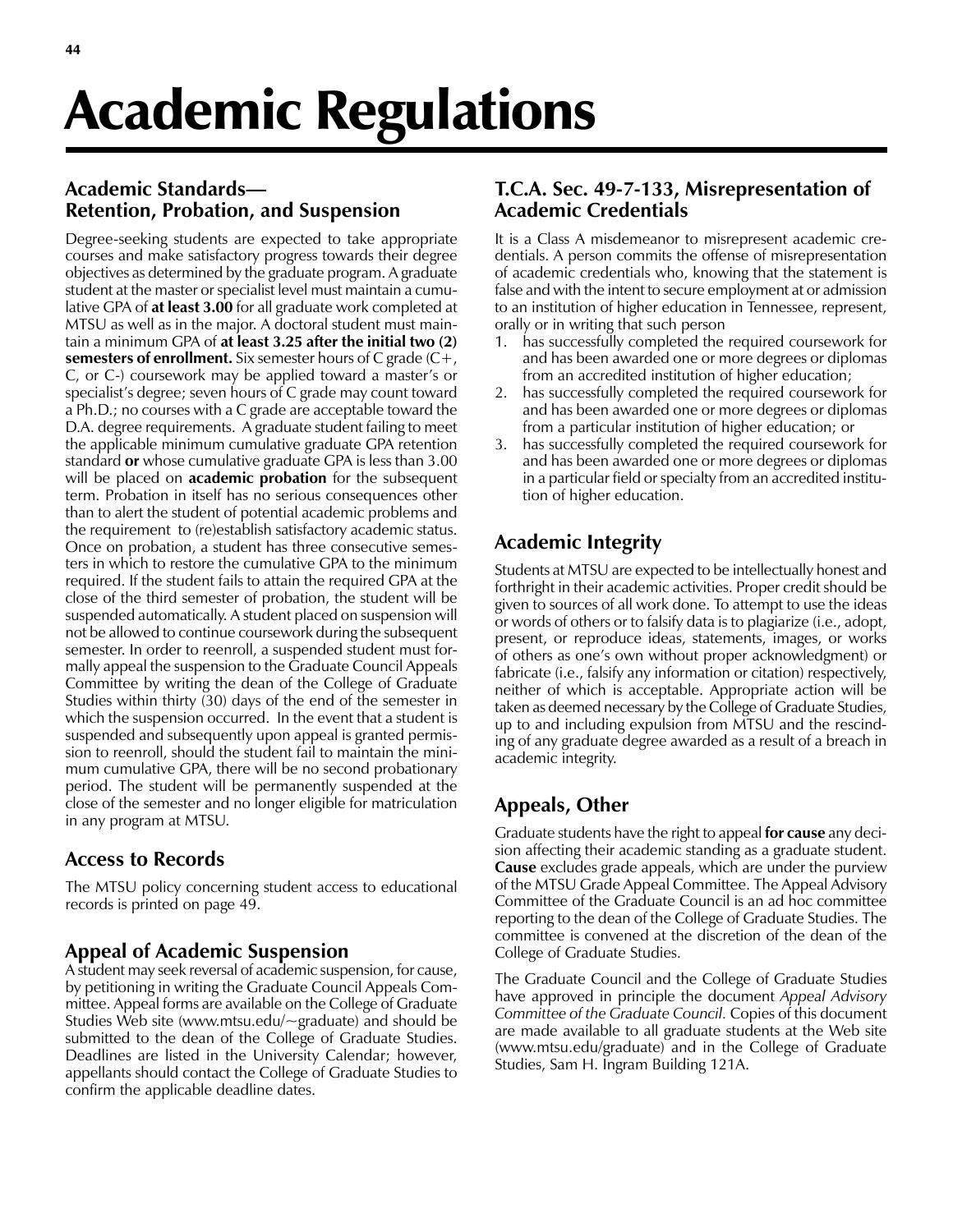# **Classes—Cancellation of Scheduled Classes**

The minimum enrollment requirement is ten students for upper-division and 5000-level graduate classes; eight students for 6000-level classes; and four enrollees for 7000-level classes (excluding graduate research courses). Any class may be canceled if the number of enrollees is deemed insufficient; however, no scheduled class may be discontinued without the approval of the dean of the college in which the course is offered.

## **Degree Plan—Changing a Form**

Changes in degree programs are permitted upon proper filing and approval of a Change in Degree Plan Form, which is available at the College of Graduate Studies Web site (www.mtsu.edu/graduate). Changes in degree programs will take effect at the beginning of the semester after the change in degree plan is approved. When unforeseen circumstances arise during the semester of graduation, an exception to the implementation date may occur at the request of the director of graduate studies and with the approval of the dean of Graduate Studies.

## **Degree Plan—Filing a Form**

In consultation with the graduate advisor, each degree-seeking student must file a formal outline of the degree program on a degree plan available at the College of Graduate Studies or on the Web site (www.mtsu.edu/graduate). Degree plans should be completed within the first 21 hours of enrollment. Individual departments are responsible for monitoring the completion of prerequisites. In general, a doctoral student will not be permitted to register for more than 30 semester hours unless an approved degree plan is on file. The degree plan requires the approval of the major professor and/or the graduate coordinator. The degree form may not be filed in the same semester that the student expects to be graduated.

## **Examinations—Comprehensive (for Specialist's and Master's Students; also see Glossary)**

This examination is scheduled by each department during the time period designated by the College of Graduate Studies. Normally, the comprehensive examination may be taken no more than twice, and failure to pass the comprehensive on the second attempt terminates one's degree program. Any exception to this "twice-only" rule must be recommended by the graduate program and approved by the dean of the College of Graduate Studies.

# **Examinations—Qualifying**

Please see the section under Doctor of Philosophy Degree and/or the Glossary.

## **Examinations—Other**

Any graduate student may be required to take one or more additional tests designed to measure general educational achievement and/or achievement in selected major areas.

Graduate credit may not be earned by CLEP or Special Examination.

## **Grades—Grading System**

The following notations are used by faculty of the University to indicate the quality of the work performed by students taking graduate courses:

A, A- $B+, B, B C_{+}$ ,  $C_{0}$ ,  $C_{-}$ D+, D, D-F

#### **Grades That Do Not Influence Grade Point Average**

W - Withdrawal NC - No credit (audit) I - Incomplete S - Satisfactory U - Unsatisfactory P - Pass

The P/F grade is given only in those courses with prior approval to use pass/fail grading. Courses may be taught on a pass/fail basis only after approval of the Graduate Council. Course descriptions state if pass/fail grading applies.

Pass or Satisfactory/Unsatisfactory grades are **not** used in determining the grade point average. However, satisfactory grades do count toward graduation credit requirements and are treated in every other respect as being equivalent to traditionally graded courses. Any course in which an "unsatisfactory" is received does not count toward graduation credit requirements.

The grade I indicates that the student has not completed all course requirements due to illness or other uncontrollable circumstances, especially those which may occur toward the close of the term. Mere failure to make up work or turn in required work on time does not provide a basis for the grade of I unless the extenuating circumstances noted above are acceptable to the instructor. When a student fails to appear for a final examination without known cause, the grade to be reported should be determined as follows: If the student has done satisfactory work to that point, the grade I may be reported on the assumption that the student was ill or will otherwise present sufficient reason for official excuse; if the student has attended irregularly and has not done satisfactory work to that point, the grade F should be reported.

The "incomplete" must be removed during the succeeding semester, excluding summer. Otherwise, it converts to a grade of F. A student should not make up the "incomplete" by registering and paying again for the same course. The I grade carries no value until converted to a final grade.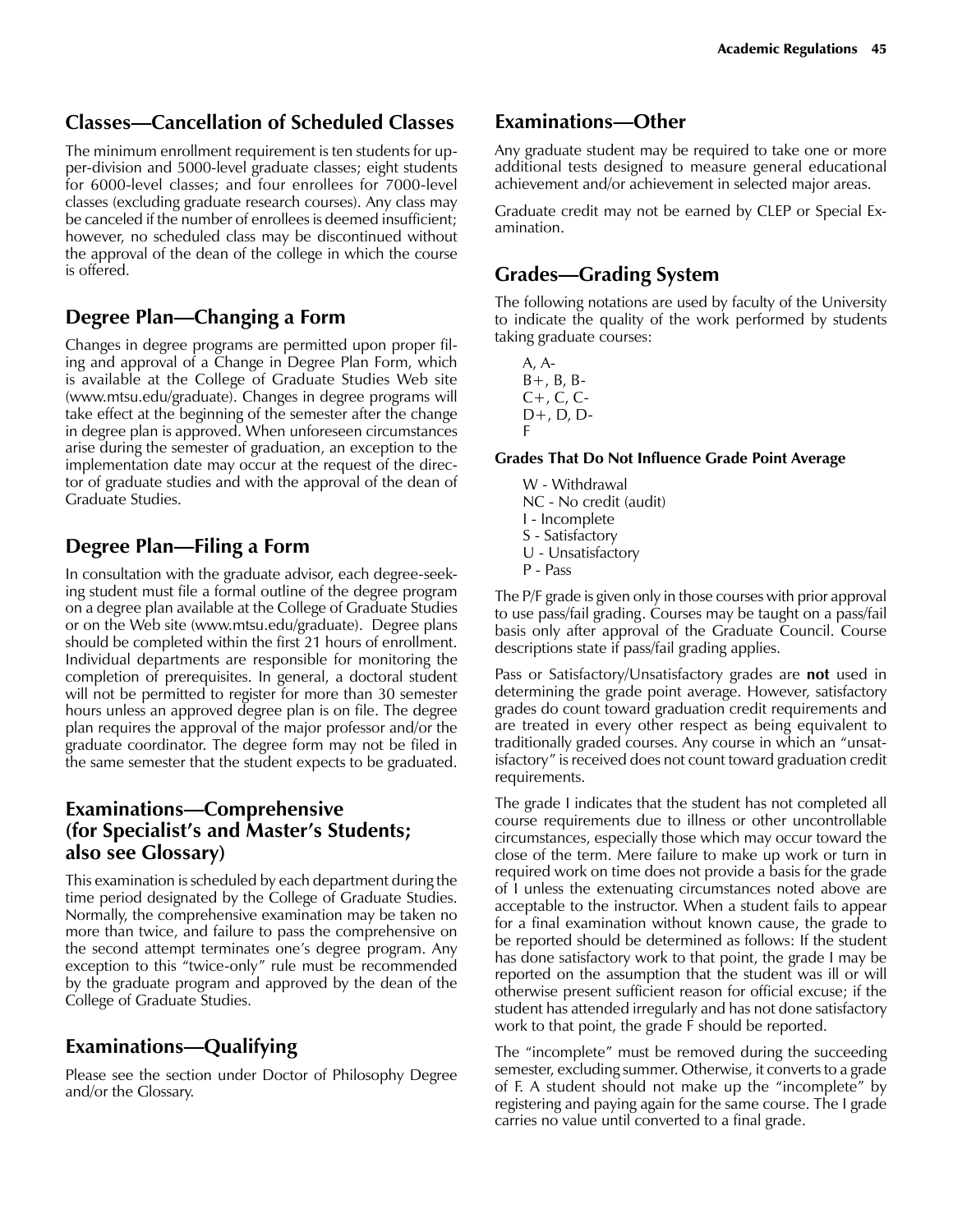# **Grades—Appeal of Course Grades**

#### **Level One**

- 1. Student appeals concerning a course grade should be resolved by conference between the student and the faculty member who assigned the grade. The appeal must occur within forty (40) days of the graduation date for each term.
- 2. In the event of an impasse between the student and the faculty member, a student with an appeal of a grade shall discuss it with the department chair within ten (10) days of the conference with the involved faculty member. The department chair shall investigate the circumstances, record his/her findings, and send a copy to the student and the faculty member within ten (10) days of the notification of impasse. Although the department chair does not have the power to change the grade, he/she will make a recommendation concerning the appeal. These findings will become a part of the appeals record.

#### **Level Two**

- 1. If the student is not satisfied, he/she may, within fifteen (15) days following receipt of the department chair's recommendation, refer the appeal plus all relevant data including stated reasons why he/she believes the appeal has thus far not been satisfied to the Provost's Office. The vice provost for Academic Affairs shall select a college committee to hear the appeal and transmit the appeal documents to the committee chair or to the office of the dean of the college which houses the selected appeals committee.
- 2. The committee hearing the appeal will receive documents and testimony regarding the circumstances, will record its findings, and shall render a decision. Notification of the committee's decision will be made to the student, faculty member, department chair, college dean, vice provost for Academic Affairs, and the director of Records.
- 3. The decision of the committee hearing the appeal will be final concerning the grade in question.

*NOTE: In cases where the department chair is the person against whom the complaint is lodged, then the dean in whose college the department is located shall assume the duties of the chair in the investigation and decision making.*

#### **Miscellaneous**

- 1. The number of days indicated at each level above shall be considered the maximum, but every effort should be made to expedite the process.
- 2. The failure of the student to proceed from one level of the appeal procedure to the next level within the prescribed time limits shall be deemed to be an acceptance of the recommendations and/or decision previously rendered. All further considerations and proceedings regarding that particular appeal shall cease at that point.
- 3. A grade appeal may be withdrawn at any level without prejudice.
- 4. All appeal proceedings shall be kept as confidential as may be appropriate at each level.
- 5. A grade appeals committee shall have reasonable access to all official records for information necessary to the determination of a recommendation.

## **Grades—Grade Point Average (Quality Credits)**

Grade points are numerical values assigned to letter grades in order to provide a basis for quantitative determination of grade (quality) point averages. The four-point system with pluses and minuses is used.

The following system is used in determining grade point average:

| Grade |           | Grade Points |
|-------|-----------|--------------|
| A     | Ξ         | 4.00         |
| A-    | ═         | 3.67         |
| B+    |           | 3.33         |
| B     | ═         | 3.00         |
| В-    | $\equiv$  | 2.67         |
| $C+$  | =         | 2.33         |
| C     | Ξ         | 2.00         |
| $C -$ | $\, = \,$ | 1.67         |
| D+    | =         | 1.33         |
| D     | =         | 1.00         |
| l )-  | =         | 0.67         |
| F     |           | 0.00         |
|       |           |              |

The scholastic standing of a student is expressed in terms of grade point average (GPA). A GPA is the total number of grade points divided by the total number of credit hours (exclusive of P, S, and U credit hours) at Middle Tennessee State University. Any transferred courses are included in the calculation. For a grade of F, the credit hours count, but zero grade points are earned.

# **Grades by RaiderNet**

Students may view their grades online each semester by selecting the appropriate option on RaiderNet. No student can view grades on RaiderNet until all debts or obligations owed to MTSU have been discharged.

# **Intent to Graduate**

An Intent to Graduate Form, available on the College of Graduate Studies Web site (www.mtsu.edu/graduate), must be filed by the student by end of the second week of the semester in which the student plans to graduate or no later than the end of the first week of Summer Session II (for August graduation).

# **Prerequisites**

The prerequisite for the graduate major is an undergraduate minor or its equivalent and/or the recommendation of the director of graduate studies. The prerequisite for the graduate minor is 12 semester hours of undergraduate coursework in that area or its equivalent and/or the recommendation of the director of graduate studies or delegate. If prerequisite coursework is marginally deficient, the student may be admitted to the College of Graduate Studies to make up the deficiencies concomitantly while taking graduate courses. Prerequisite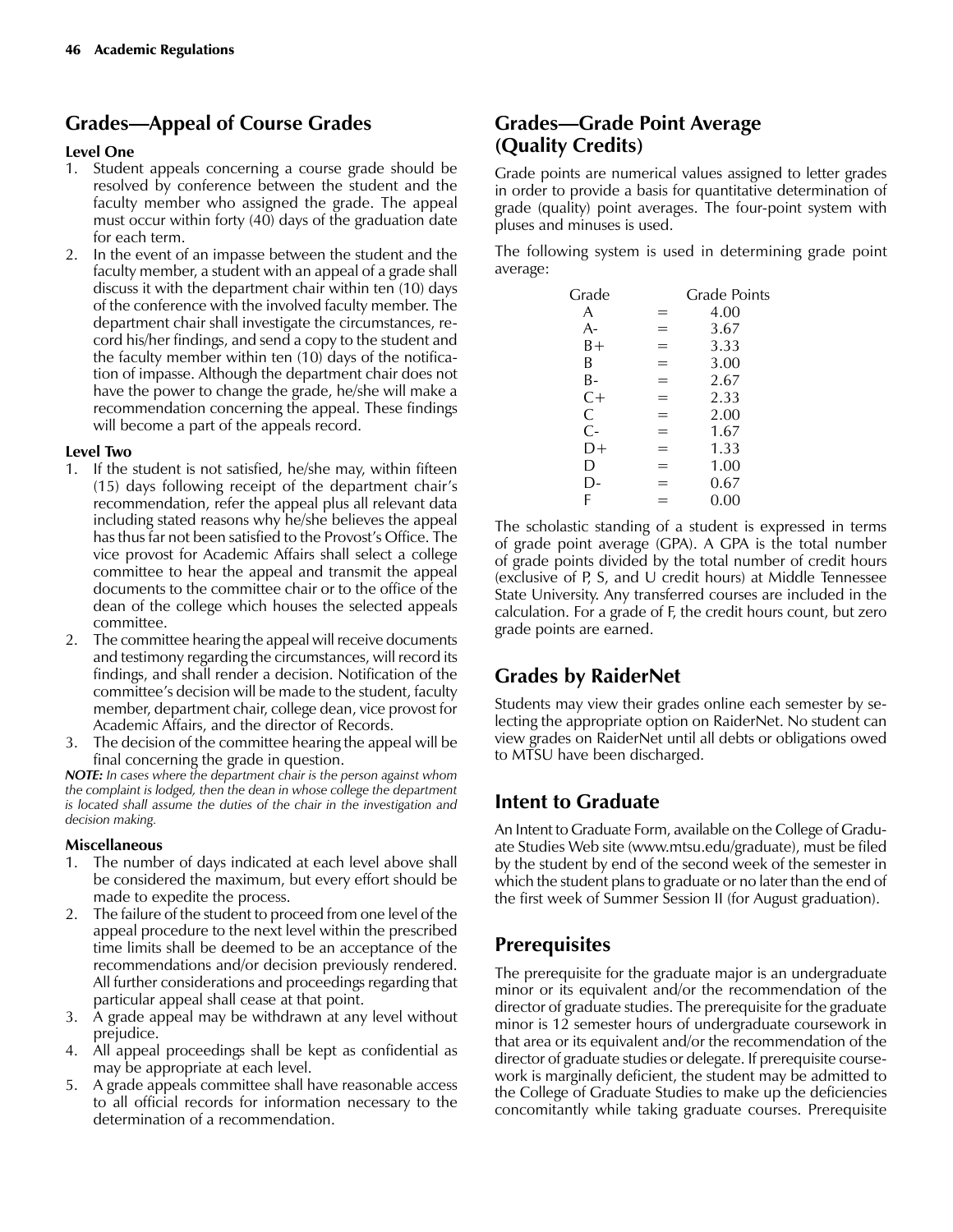courses do not apply toward meeting graduate program requirements. Monitoring the completion of prerequisites is the responsibility of the individual departments.

## **Repeated Courses**

A graduate student may repeat graduate courses in which a grade of B- or lower was earned. However, there are certain restrictions and limitations. A **maximum of two (2) courses**, not to exceed eight (8) credits combined, may be repeated. The grade in the second attempt **replaces** the original assigned grade in the first attempt regardless of the earned grade. For all additional courses or subsequent repeated courses, there will be **no grade replacement**; i.e., **all earned grades** will be used in the grade point average calculation and are recorded on the transcript.

Graduate students may not repeat a course in which they have previously earned the grade of A,  $A$ -,  $B$ +, or B without written approval from the director of graduate studies and dean of the College of Graduate Studies. If granted, there will be no grade replacement in the GPA calculation; i.e., all attempts will be used in the grade point average calculation and recorded on the transcript.

## **Student Load**

A student's enrollment status is determined by the number of credit hours taken per term according to the following:

Full-time - 9-12 graduate hours

Three-quarter time - 7-8 graduate hours

One-half time - 5-6 graduate hours

Graduate students are limited to a maximum of 12 graduate hours per semester. If an exception is requested, overload forms must be signed by the director of graduate studies and the dean of the College of Graduate Studies. Full-time status for students holding graduate assistantships is six (6) graduate semester hours.

## **Teacher Licensure**

All applications for professional teaching licenses in Tennessee must be filed with the dean of the College of Education and Behavioral Science who is responsible for recommending each applicant from this University. All applicants for teacher licensing should furnish the Tennessee State Department of Education a report of scores attained on the Praxis. A copy of the scores should be sent to the Office of the Dean, College of Education and Behavioral Science. MTSU verification of the scores will be forwarded with the Application for Licensure.

## **Post-baccalaureate Teacher Education Program**

The postbaccalaureate teacher education program is designed for individuals who have completed baccalaureate degrees but who did not complete teacher preparation. The College of Education and Behavioral Science requires candidates to address any course and program deficiencies in their undergraduate education to ensure the attainment of the knowledge and skills required in general education, professional education, and the major for the teaching field. Additional coursework and program requirements will be determined by the teacher licensure analyst. Transcript analysis forms for the post-baccalaureate program are available in the McWherter Learning Resources Center 173.

Postbaccalaureate students must also make formal application for admission to the teacher education program. Admission to teacher education is a prerequisite to enrollment in upper-division courses in Elementary Education (ELED), Reading (READ), Special Education (SPED) (except SPED 3010), Foundations of Education (FOED), or Youth Education (YOED).

# **Time Limits**

Students have six (6) years from the initial semester of matriculation to complete the requirements for a master's or specialist's degree. There is a ten-year time limit from initial matriculation, to complete all requirements for the doctoral degree. Exceptions to these time limitations, for good cause, will be considered by the dean of the College of Graduate Studies when submitted in writing with a proposed timeline for completion and the recommendation of the advisor and the director of graduate studies.

# **Transcripts**

Student and official copies of a student's record are furnished free of charge upon written request by the student. No transcript will be provided for a student who has any financial indebtedness to the University or who has not completed admission procedures. Official transcripts from other institutions must be obtained directly from those institutions.

# **Transfer Credit**

In general, only coursework taken while in graduate status, prior to attending MTSU, will be transferred and only if those courses were not used in partial satisfaction of degree requirements at the previous university. Coursework transferred or accepted for credit toward a graduate degree **must** represent graduate coursework relevant to the degree, with course content and level of instruction resulting in student competencies at least equivalent to those of students enrolled in the institution's own graduate degree programs. Transfer credit requires the recommendation of the director of graduate studies and approval of the dean of the College of Graduate Studies. Transfer courses with grades below B will not be accepted for credit in any graduate degree programs.

No graduate credit may be obtained by correspondence or work experience. A maximum of 12 semester hours of residence credit (6 in the major area) may be transferred and applied on a master's or specialist's degree.